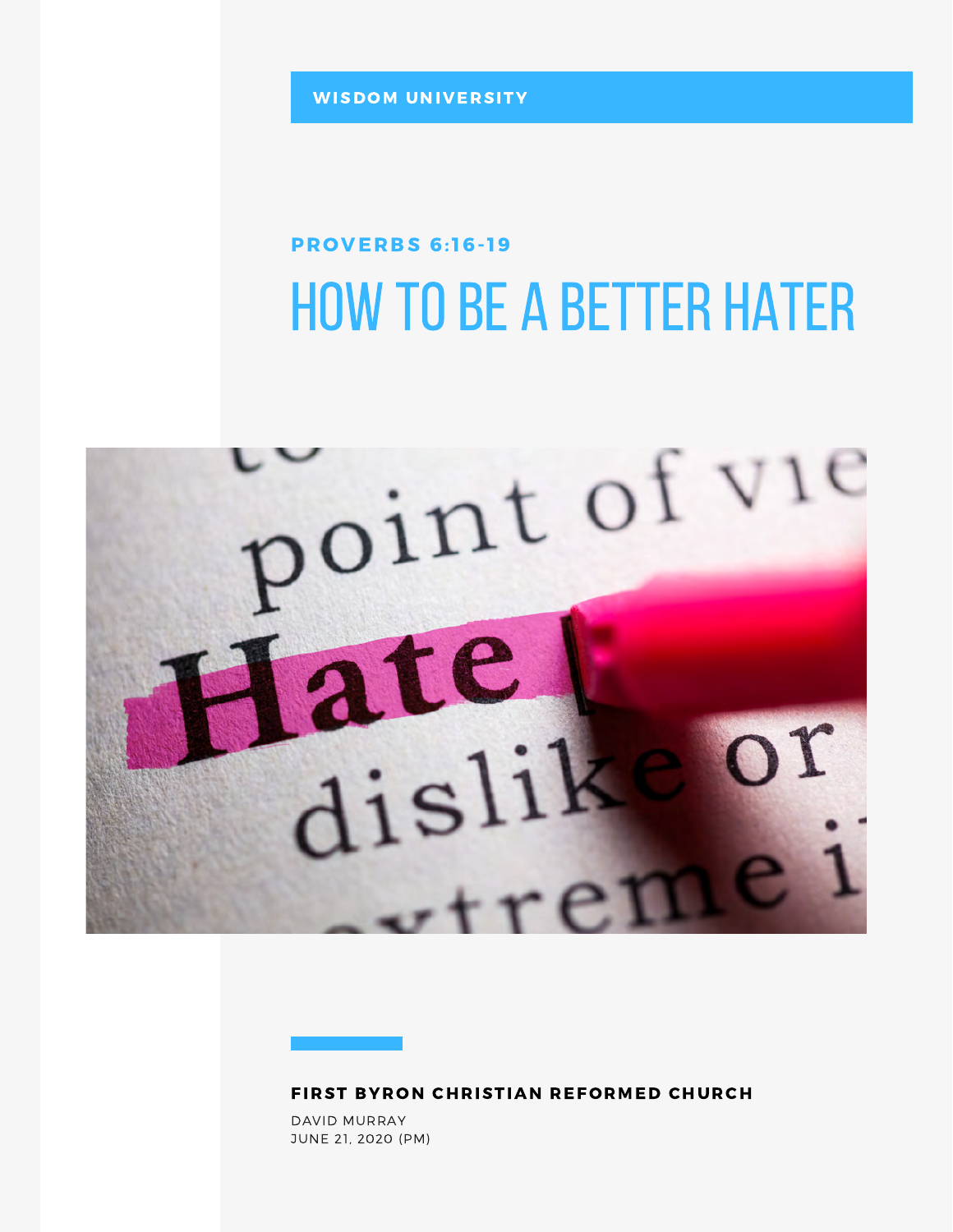# **INTRODUCTION**

You're a hater!" It's one of the worst insults anyone can hurl at us today, isn't it? To be a hater is to be outside civil society. If you're a hater, you're a non-person. The media tells us that there's too much hate in our culture and that hate is causing so many problems.

The problem is that we don't hate enough. We don't love enough either, but the two are connected.

In Proverbs 6:16-19, Wisdom University offers a class on how to hate. Specifically it's how to hate what God hates. That's the first part of the class. The second part is how to love what God loves.

What happens when we get this wrong, when we hate what God loves or love what God hates? We become part of what God hates, and miss out on experiencing God's love.

Let's therefore learn what God hates and loves. In the process we will become better haters and better lovers.

# **CONTEXT**

In Proverbs 6: 6-11, Professor Solomon condemned the slothful who do nothing, In verses 12- 19, he condemns the activist who does evil. He describes this wicked activist in verses 12-15, then describes God's view of them in verses 16-19.



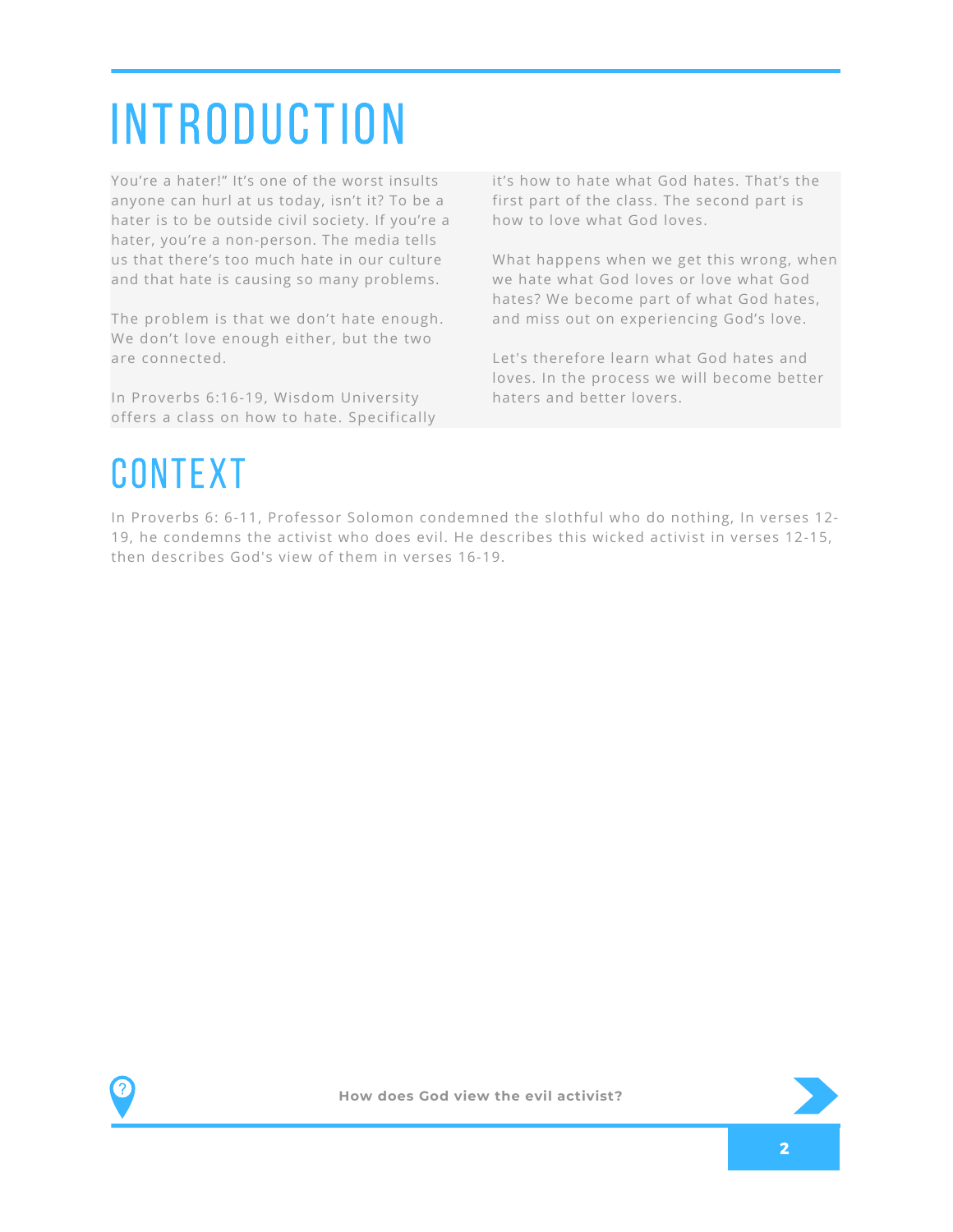### 1. GOD IS A PERFECT HATER

#### *"These six things the Lord hates,Yes, seven are an abomination to him" (16).*

This doesn't mean God only hates seven things. Seven is the number of perfection in the Bible and therefore Solomon is telling us here about God's perfect hatred. What does our perfect God perfectly hate?

**God hates a proud look:** Haughty or arrogant expressions. This comes first on the list because pride is the root of all other sins.

**God hates a lying tongue:** A digital age equivalent of this would be "lying finger-tips." God's hate is intensely focused on tiny pieces of skin and tiny muscles in our mouths and our hands that do immense harm.

**God hates violent hands:** "Hands that shed innocent blood" includes mistreatment of people, especially the weak.

**God hates scheming hearts:** Someone who spends time hatching wicked plots, making up stories about people and spreading them.

**God hates fast feet:** The slothful person is slow to do good. This person sprints to do evil.

**God hates false witness:** This refers to people who give false testimony in court or in other disputes.

**God hates divisive troublemakers:** they stir up conflict in a family, community or church.

### APPLICATION  $\bullet$

**This is us.** Apart from God's restraining and saving grace we fit this description. We are evil from the top of our heads to the top of our toes.

**This is the devil:** Although he presents himself much more attractively, this is the devil without his masks or disguise.

**This is God.** Hatred of sin is a perfection of God. God doesn't just have a mild aversion to sin. He abhors it. he is outraged by it. The ten commandments tell us about ten things God loathes. God hates sin because it damages us and separates us from him (Ps. 11:5; 5:5).

**This is Christ.** Jesus is the perfect lover but he is also the perfect hater. He is gentle Jesus, meek and mild. He is also jealous reformer, driving sin out of God's house with a whip. the truth. Jesus loved righteousness and hated wickedness so much that he was blessed with happiness more than anyone else (Heb. 1:9).

**This is the Christian.** If we love God we will [hate what he hates. This doesn't mean we hate](https://www.gregtrimble.com/the-most-dangerous-temptation-that-faces-our-youth/) people. Rather, we hate the sins that are destroying people and dishonoring God. hate is consistent with wanting to do people good. We can hate without being hateful (Eccl.3:8)

OUR PROBLEM IS NOT THAT WE HATE TOO MUCH, ITS THAT WE HATE TOO LITTLE



**If that's what God hates, what does God love?**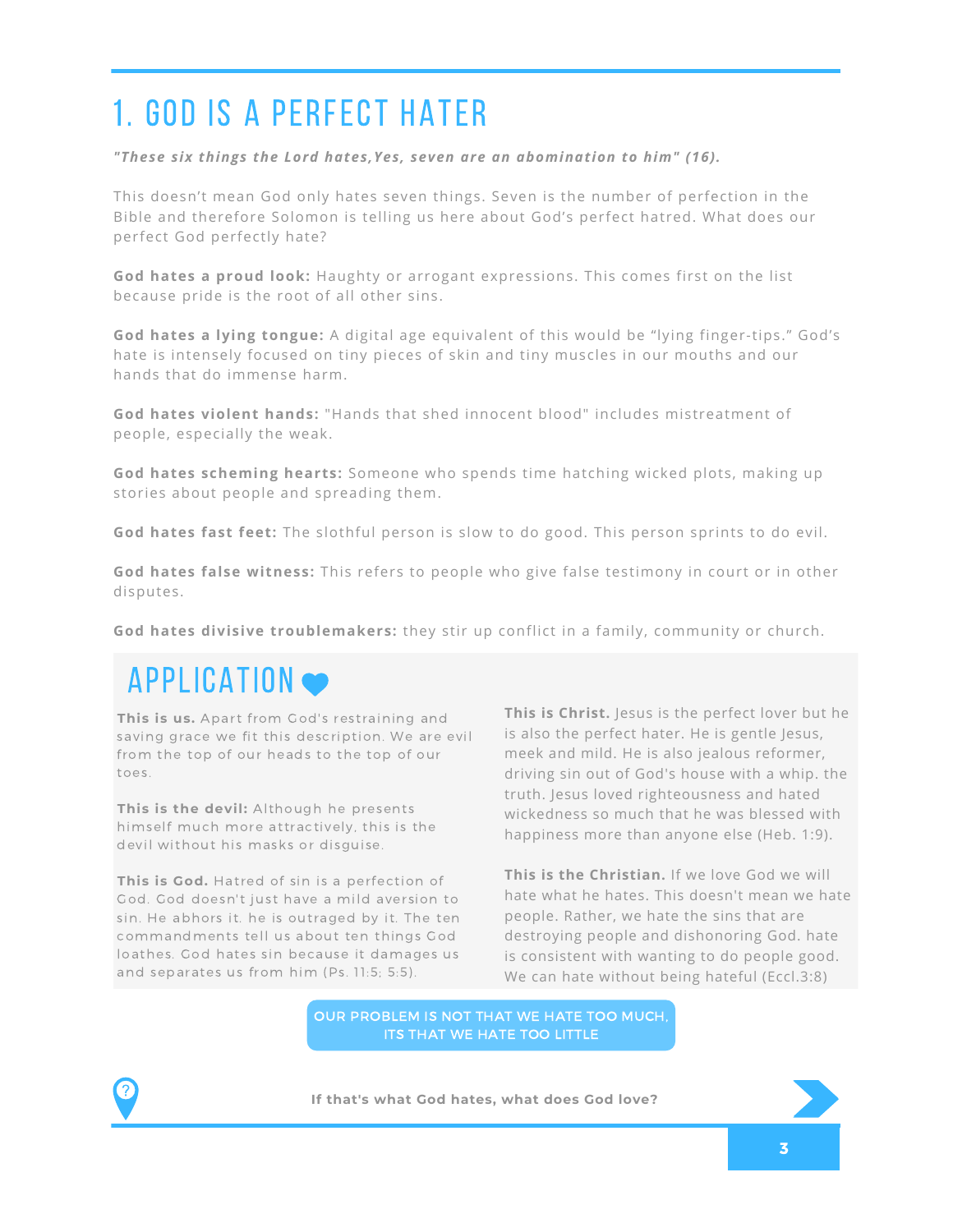### 2. GOD IS A PERFECT LOVER

The truths in these verses are stated negatively. We're told what God hates. But, just like the ten commandments, for every negative, there's a positive. For everything forbidden, the opposite is required. For everything God hates, there's a reverse that he loves.

- **God loves a humble heart**
- **God loves a truthful tongue**
- **God loves kind hands**
- **God loves creative hearts**
- **God loves slow feet**
- **God loves true witness**
- **God loves peacemakers**

### APPLICATION<sup>®</sup>

This is not us. We are not born like this and we cannot simply learn this. We need a new power from outside to change us.

**This is not the devil:** If we have these moral defects in part, the devil has them in their entirety. This is who he is.

**This is God.** This is who he is in his entirety. Every part of him and every moment of him, he is like this. God loves himself perfectly and he would cease to be God if he didn't. God so hated sin that he sent his Son to die to remove it.

**This is Christ.** Christ embodies this perfectly. he was head to toe perfection. This is a transcript of his life. This is his righteousness that is graciously and completely transferred to us when we believe.

**This is the Christian.** Wherever any of these characteristics and graces appear to any degree, God is delighted. Encourage yourself [that God loves even the beginnings of holiness](https://www.gregtrimble.com/the-most-dangerous-temptation-that-faces-our-youth/) in your life.

WE BECOME BETTER LOVERS WHEN WE BECOME BETTER HATERS



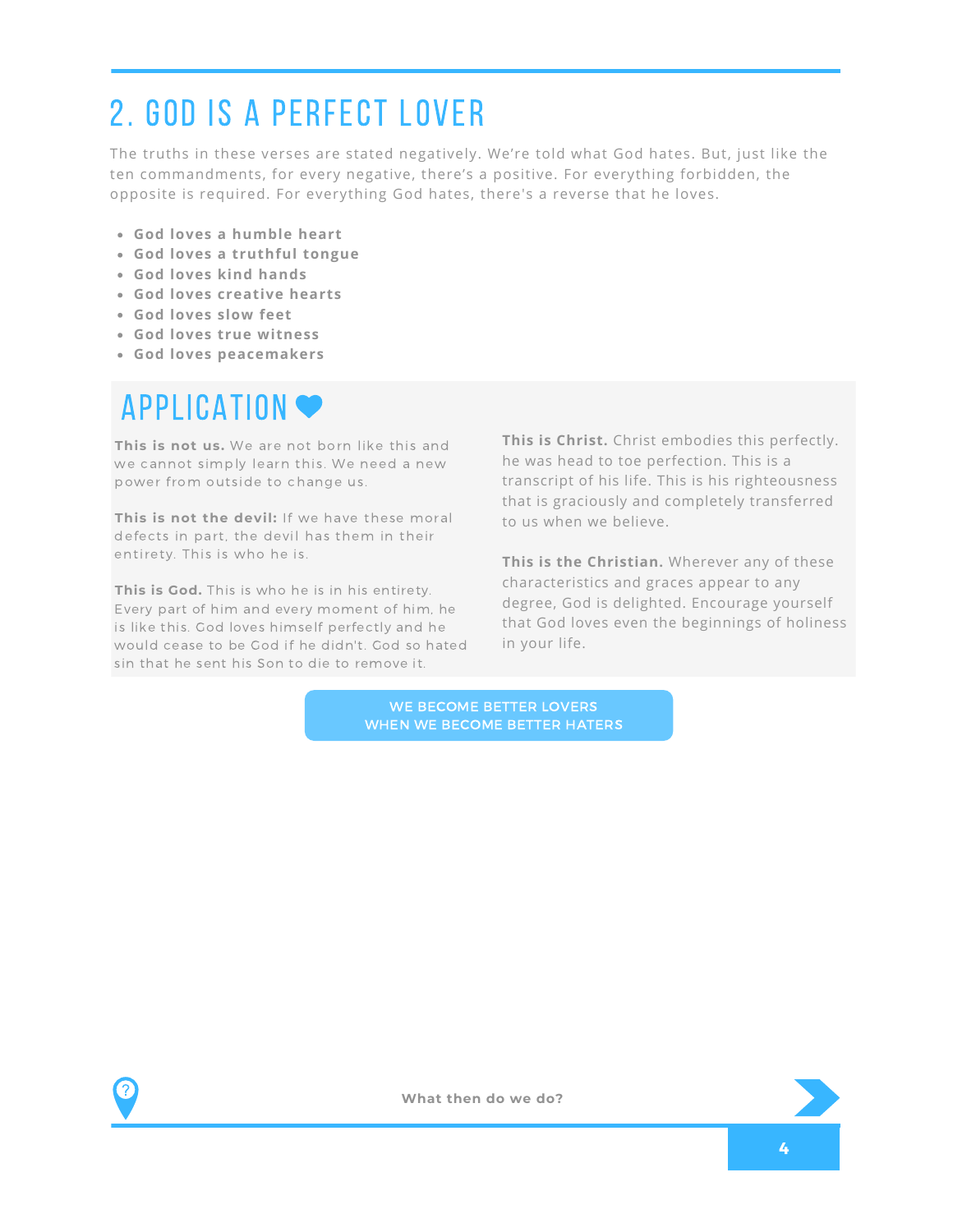### **CONCLUSION We don't hate enough God is a perfect hater God is a perfect lover Pursue perfection by hating what God hates and loving what God loves.**

**PRAYER**: We worship you as the sin-hating God. Help us to honor you by hating what you hate and loving what you love.

## $FURTHER$  STUDY

#### Online Articles

- [Does God hate anyone?](https://answersingenesis.org/answers/biblical-authority-devotional/does-god-hate-anyone/) by Erik Lutz Ham
- [God hates evil](https://www.openbible.info/topics/god_hates_evil)
- [The Hatred of God in the Psalms of](https://ca.thegospelcoalition.org/columns/ad-fontes/the-hatred-of-god-in-the-psalms-of-david/) David by Paul Carter
- [What God hates](https://www.challies.com/articles/god-hates-wicked-people/) by Tim Challies
- [Are Christians intolerant haters?](https://www.michaeljkruger.com/are-christians-intolerant-haters-lessons-from-the-church-of-the-second-century/) by Michael Kruger
- [The Case for Hate](https://headhearthand.org/blog/2012/08/13/the-case-for-hate/) by David Murray
- [How to be a Christian hater](https://headhearthand.org/blog/2012/08/14/how-to-be-a-christian-hater/) by David Murray

#### Books

- [The Holiness of God](https://amzn.to/3hO1sm9) by R. C. Sproul
- **[Christians are hate-filled hypocrites](https://amzn.to/3dodXS7)** and other lies you've been told by Bradley Wright

#### Discussion Questions

[1. How do the "seven things God hates" change](https://www.ligonier.org/blog/should-i-force-my-teen-go-church/) your view of the Ten Commandments?

2. Go through the list of seven things God hates and give practical examples of what each looks like in modern life.

3. Do the same with the seven things God loves.

4. What did this sermon teach you about God, Christ, heaven, hell, yourself, the Gospel?

5. Explain how you can hate sin but love sinners at the same time.

6. How do these verses increase our assurance of God's love?

First Byron Christian Reformed Church Phone: (616) 878-9768 www.firstbyroncrc.org

Dr. David Murray [www.HeadHeartHand.org](http://headhearthand.org/) [www.prts.edu](https://prts.edu/)